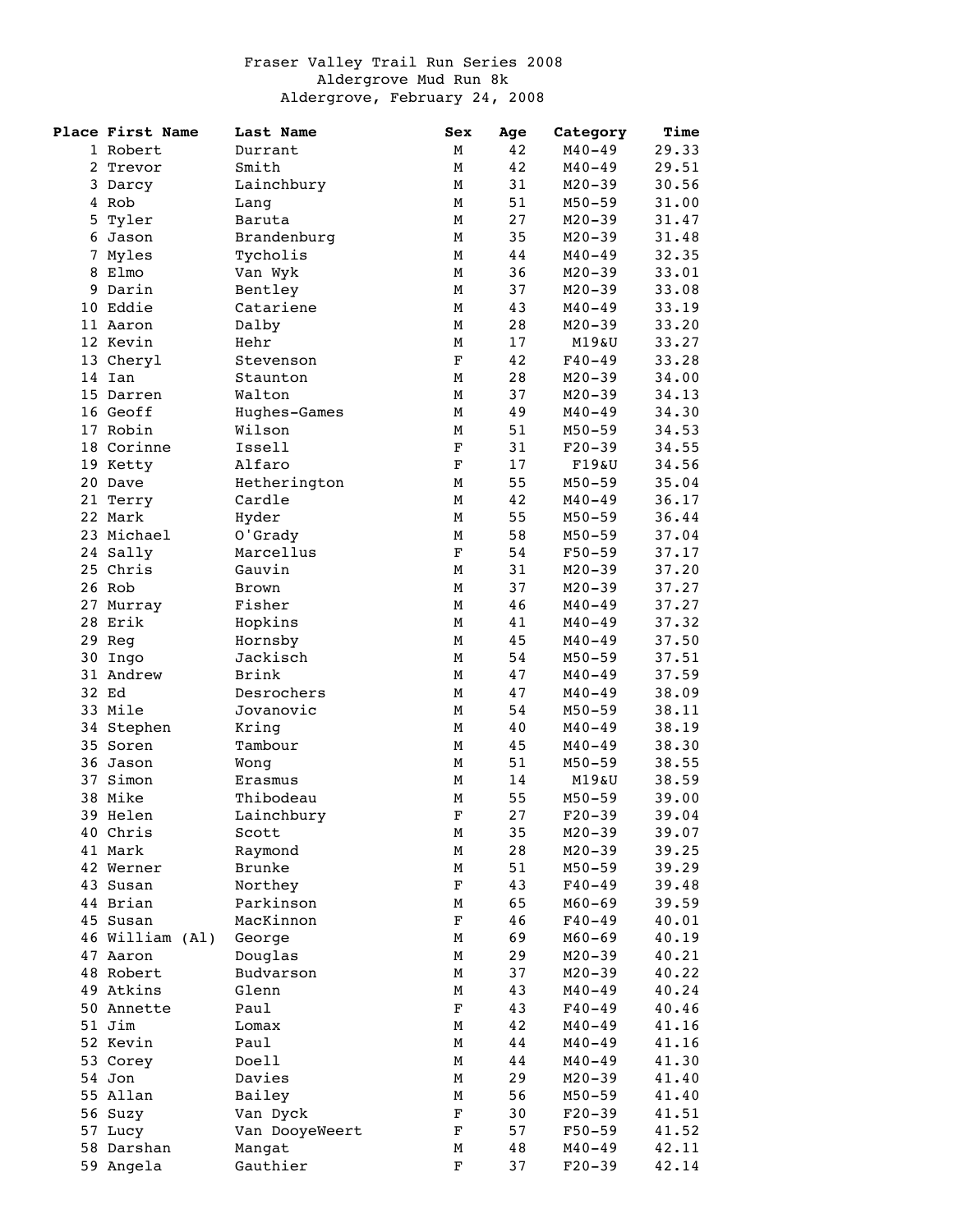|    | 60 Bev       | Kirby             | F                       | 43 | $F40 - 49$ | 42.19 |
|----|--------------|-------------------|-------------------------|----|------------|-------|
|    | 61 Riley     | Springer          | М                       | 15 | M19&U      | 42.21 |
|    | 62 Daryll    | Huwyler           | М                       | 46 | $M40 - 49$ | 42.21 |
|    | 63 Ivan      | Mirosajev         | М                       | 20 | $M20 - 39$ | 42.25 |
|    | 64 Shawn     | Dahl              | М                       | 35 | $M20 - 39$ | 42.29 |
|    | 65 Phil      | Cilliers          | М                       | 50 | $M50 - 59$ | 42.29 |
|    | 66 Nadine    | Michl             | $\mathbf F$             | 22 | $F20-39$   | 42.37 |
|    | 67 Bill      | Letcher           | М                       | 29 | $M20 - 39$ | 42.48 |
|    | 68 Shalagh   | Speilman          | $\mathbf F$             | 35 | $F20-39$   | 42.56 |
|    | 69 Nicky     | Quinn             | $\mathbf F$             | 43 | $F40 - 49$ | 42.58 |
|    | 70 Carolyn   | MacLaren          | $\mathbf F$             | 42 |            | 43.04 |
|    |              |                   |                         |    | $F40 - 49$ |       |
|    | 71 Ciordon   | Osborne           | М                       | 48 | $M40 - 49$ | 43.12 |
|    | 72 Jim       | Esso              | М                       | 48 | $M40 - 49$ | 43.17 |
|    | 73 Carol     | O'Brien           | $\mathbf F$             | 55 | $F50 - 59$ | 43.37 |
|    | 74 Aurora    | Scott             | $\mathbf F$             | 37 | $F20-39$   | 43.39 |
|    | 75 Mark      | Stewart           | М                       | 19 | M19&U      | 43.58 |
|    | 76 Ali       | Johnstone         | $\mathbf F$             | 27 | $F20 - 39$ | 44.25 |
|    | 77 Nigel     | Barrett           | М                       | 51 | $M50 - 59$ | 44.25 |
|    | 78 Luke      | Edgson            | М                       | 16 | M19&U      | 44.54 |
|    | 79 John      | Bunn              | М                       | 65 | $M60 - 69$ | 45.20 |
|    | 80 Kaetlan   | Tanner            | $\mathbf F$             | 40 | $F40 - 49$ | 45.27 |
|    | 81 Garret    | Huwyler           | М                       | 14 | M19&U      | 45.34 |
|    | 82 Georgena  | Evans             | $\mathbf F$             | 69 | $F60 - 69$ | 45.51 |
|    | 83 Rick      | Williams          | М                       | 58 | $M50 - 59$ | 46.18 |
|    | 84 Gordon    | Barber            | М                       | 52 | $M50 - 59$ | 46.18 |
|    | 85 Shelly    | Pylypiak          | $\mathbf F$             | 46 | $F40 - 49$ | 46.26 |
|    | 86 Beverly   | Doell             | $\mathbf F$             | 43 | $F40 - 49$ | 46.37 |
|    |              |                   |                         |    |            |       |
|    | 87 Moranda   | Malowany          | $\mathbf F$             | 39 | $F20-39$   | 46.50 |
|    | 88 Joanne    | Hopkins           | F                       | 37 | $F20-39$   | 46.53 |
|    | 89 Rebecca   | Olfert            | $\mathbf F$             | 42 | $F40 - 49$ | 46.57 |
|    | 90 Mike      | Doyle             | М                       | 40 | $M40 - 49$ | 46.58 |
|    | 91 Rob       | Daniel            | М                       | 68 | $M60 - 69$ | 47.47 |
|    | 92 Karen     | Ethier            | $\mathbf F$             | 33 | $F20-39$   | 47.49 |
|    | 93 Karen     | Belcourt          | $\mathbf F$             | 53 | $F50 - 59$ | 48.15 |
|    | 94 Nathalie  | Groleau           | $\mathbf F$             | 37 | $F20 - 39$ | 48.33 |
|    | 95 John      | Lynch             | M                       | 55 | $M50 - 59$ | 48.49 |
|    | 96 Sandy     | Wyndham           | $\mathbf F$             | 61 | $F60 - 69$ | 48.51 |
|    | 97 Lana      | Wick              | $\mathbf F$             | 39 | $F20-39$   | 48.59 |
| 98 | Jacqueline   | Clarke            | $\mathbf F$             | 35 | $F20-39$   | 49.01 |
|    | 99 Sheilagh  | Wubs              | $\overline{\mathrm{F}}$ | 39 | $F20 - 39$ | 49.05 |
|    | 100 Sandra   | Nissen            | F                       | 47 | $F40 - 49$ | 49.28 |
|    | 101 Kathy    |                   |                         | 52 |            |       |
|    |              | Wainwright        | $\mathbf F$             |    | $F50 - 59$ | 49.39 |
|    | 102 Donna    | Enos              | $\mathbf F$             | 43 | $F40 - 49$ | 49.40 |
|    | 103 Graham   | Robins            | М                       | 34 | $M20 - 39$ | 49.40 |
|    | 104 Jon      | Janower           | М                       | 41 | $M40 - 49$ | 49.49 |
|    | 105 Scott    | Wright            | М                       | 49 | $M40 - 49$ | 50.01 |
|    | 106 Alan     | White             | М                       | 61 | $M60 - 69$ | 50.01 |
|    | 107 Barb     | Wolfe             | $\mathbf F$             | 52 | $F50 - 59$ | 50.03 |
|    | 108 Suzanne  | Pearce            | $\mathbf F$             | 43 | $F40 - 49$ | 50.16 |
|    | 109 Ross     | Davidson          | М                       | 58 | $M50 - 59$ | 50.19 |
|    | 110 Larry    | Walsh             | М                       | 37 | $M20 - 39$ | 50.25 |
|    | 111 Lori     | Andrews           | $\mathbf F$             | 44 | $F40 - 49$ | 50.40 |
|    | 112 Jennifer | Hiebert           | F                       | 49 | $F40 - 49$ | 51.10 |
|    | 113 Frances  | Steinfeld         | $\mathbf F$             | 69 | $F60-69$   | 51.21 |
|    | 114 Carol    | Heatley           | $\mathbf F$             | 52 | $F50 - 59$ | 51.43 |
|    | 115 Staci    | Jennejohn         | $\mathbf F$             | 36 | $F20-39$   | 51.44 |
|    | 116 Millie   | McKinnon          | М                       | 44 | $F40 - 49$ | 52.28 |
|    |              |                   |                         |    |            |       |
|    | 117 Bridie   | Robson            | $\mathbf F$             | 44 | $F40 - 49$ | 52.30 |
|    | 118 Kim      | Stepto            | $\mathbf F$             | 38 | $F20-39$   | 52.31 |
|    | 119 Martie   | Silver            | $\mathbf F$             | 27 | $F20-39$   | 52.39 |
|    | 120 Sharon   | Yap-Chung         | F                       | 42 | $F40 - 49$ | 52.40 |
|    | 121 Greg     | Forbes-King       | М                       | 49 | $M40 - 49$ | 52.56 |
|    | 122 Henny    | Brunke            | $\mathbf F$             | 50 | $F50 - 59$ | 52.57 |
|    | 123 Wanda    | Reynoso-Thibodeau | $\mathbf F$             | 54 | F50-59     | 53.08 |
|    | 124 Harvey   | Nelsen            | М                       | 74 | $M70+$     | 53.09 |